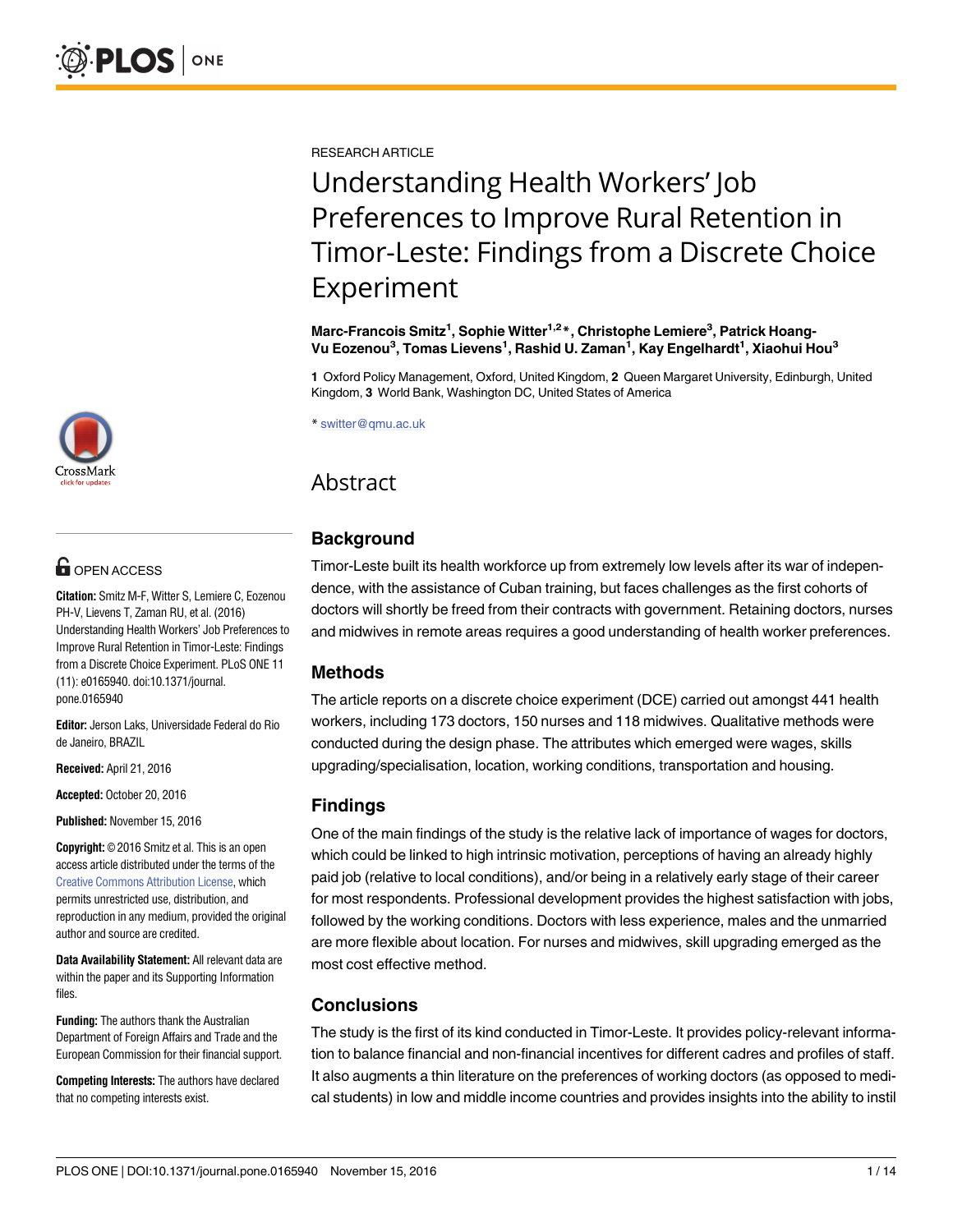<span id="page-1-0"></span>motivation to work in rural areas, which may be influenced by rural recruitment and Cubanstyle training, with its emphasis on community service.

## **Introduction**

Rural retention of health staff, and especially more highly trained health staff such as doctors, nurses and midwives, is a challenge in most low income countries and especially fragile and post-conflict states, which have often lost much of their trained health workforce [\[1](#page-12-0), [2](#page-12-0)]. Comprehensive international guidelines to improve retention have been drawn up by the World Health Organisation [\[3\]](#page-12-0). However, there is recognition that health labour markets are very varied [[4\]](#page-12-0), and that it is important to discern local preferences in order to plan human resources for health policies [\[5](#page-12-0)]. This paper reports on the preferences of doctors, nurses and midwives in the context of Timor-Leste. The objective is to provide policy makers with knowledge about health workforce preferences in order to take cost-effective measures to retain medical staff in remote areas. We report here on the results of a discrete choice experiment (DCE), which was embedded in a wider health labour market study. While the use of DCEs to study health worker preferences is growing [[6\]](#page-12-0), this is the first study of the health workforce of Timor Leste, which may exhibit interesting characteristics.

Timor-Leste became independent in 2002 and faced the challenge of a collapsed health system with only a handful of doctors [[7\]](#page-12-0). During the war preceding independence more than 70% of the country's health facilities were seriously damaged and only approximately 20 doctors remained in the country [[8\]](#page-12-0).

This radical shortage of health workers gradually started to improve when Cuban medical doctors arrived in the country as part of an international aid program. In 2010, the health worker density in Timor-Leste was 1.3 per 1,000 population [\[9\]](#page-12-0), which was below the WHO minimum recommended threshold of 2.3 [[10](#page-12-0)]. In the neighbouring country Indonesia, the density in 2010 was 2.11 per thousand people [\[11\]](#page-12-0). AAs the first waves of Timorese trained in Cuba by the Cuban Medical Brigade (CMB) started to return to Timor-Leste in 2010, the number of health workers has significantly increased: in 2014, the health worker density was 2.02 per thousand people. However, the density varied considerably by district–from 0.04 doctors per thousand people to 0.35, while for nurses (0.4–1.4) and midwives (0.2–0.9) the distribution was slightly more even [\[12\]](#page-12-0). While the initial massive shortage has now been minimised, there are concerns over more complex issues including facility functionality, rural retention, skills imbalance, motivation, preferences and competence of the health workers. A survey was therefore carried out recently in order to understand the labour market dynamics among health workers, to learn more about their preferences and concerns, and to assess the skills, competence and motivation of doctors. This article reports on the discrete choice component of the survey, which is a standard technique used to elicit preferences for job attributes.

The health sector in Timor-Leste is divided into four organizational levels: district health services, hospitals, Central services, and personalized services [[12](#page-12-0)]. District health services are primarily responsible for delivering the basic health service package. They operate 66 community health centres (CHCs), 192 health posts, mobile clinics as well as the *Sistema Integradu Saude Communitaria (SISCa)*. SISCa, introduced in late 2007, is a community based programme that delivers preventative and curative health services. The distribution of health posts around the country is designed so that every citizen has a health facility within walking distance. Sparsely populated areas are served by mobile clinics and SISCas. The district health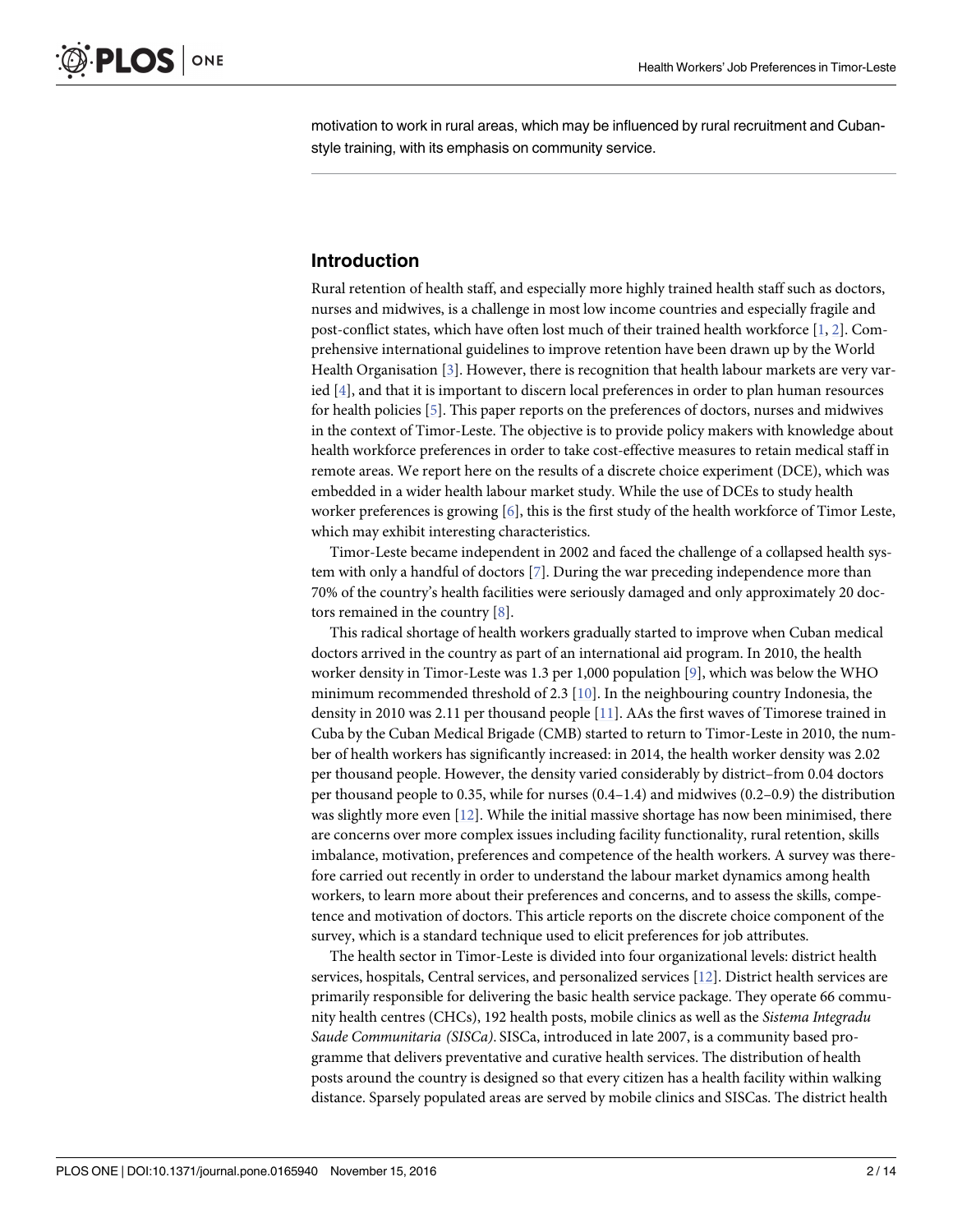<span id="page-2-0"></span>services work with the Central services in implementing a wide range of programs such as child immunization, malaria and TB programmes.

After the independence conflict, the government of Timor-Leste sought an international partnership to help rebuild its health care system. As part of its international development program, Cuba proposed to train around a thousand medical doctors at the *Escuela LatinoAmericana de Medicina* (ELAM) in Cuba and also in the *Universidade Nasionál Timór Lorosa* (UNTL) in Timor-Leste [[12](#page-12-0),[13](#page-12-0)]. The selection of the students started with an application to enter the programme: any young high school graduate in the country was eligible. 677 doctors were enrolled between 2004 and 2007 for training in Cuba and 328 for Cuban training in Timor-Leste between 2005 and 2011 [\[9](#page-12-0)], Admission to the program was not based on an exam, but the place of origin, as per the letter of recommendation of village authorities. It is recognised that rural origin is a strong determinant of work place selection for medical staff [\[14\]](#page-12-0). Finally, medical students signed a contract, which was a *sine qua non* condition for participation. The contract stipulated that medical doctors have to work for at least six years for the government [\[15\]](#page-13-0). The training provided was focused on community health and social medicine, i.e. not only curative health, but also public health, especially preventive medicine. In addition to theoretical knowledge, a sense of social duty was developed during the course of their studies [\[16,](#page-13-0) [17\]](#page-13-0). On graduation, a large majority were assigned to Health Posts (HP) and Community Health Centres (CHC) in rural areas, often to the area they came from. They received a motorbike, salaries and sporadic visits from more senior doctors, especially from Cuba.

The government has set itself the objective of providing free universal coverage to all the Timorese by 2020. It plans to have a medical doctor, two nurses and two midwives in each Health Post of the country [\[18\]](#page-13-0). In 2014, the mean density of doctors, nurses and midwives in the HPs were 1.1, 0.7 and 0.8 respectively. In this context, the Ministry of Health (MoH) is facing the challenge of the increasing financial burden of a growing health workforce, alongside the need to retain the early cohorts, which will soon be freed from their contract to work in the public sector. MoH also has to tackle the lack of motivation of health workers located in remote areas, where cases of absenteeism are reported (personal communication, MoH officials).

In these circumstances, it is crucial for the Ministry of Health to align incentives to retain medical staff in the remote areas in the most efficient way possible. The main objective of this study was to elicit Timorese health workers' preferences for job attributes and inform policy makers of Timor-Leste.The Timor-Leste results are also of wider interest as they can shed light on the preferences of workers trained purposefully to develop high motivation to work in preventive health and rural areas in the ethos of the Cuban Medical Brigades and deepen the literature on health worker preferences in low income and fragile contexts.

### **Methods**

#### **Design**

A Discrete Choice Experiment (DCE) is an experiment in which respondents have to make various choices, each one between two (or more) options. The options have different levels on key characteristics (attributes). The aim is to reveal preferences and trade-offs between different factors which have value for respondents, and which are amenable to policy interventions.

To understand the context and define appropriate attributes for the DCE, qualitative work was first carried out in Timor-Leste. It entailed three focus group discussions (FGDs) with medical doctors, and two with nurses and one with midwives, in both rural and urban facilities. The FGDs participants were balanced in gender (except for midwives), workplace (health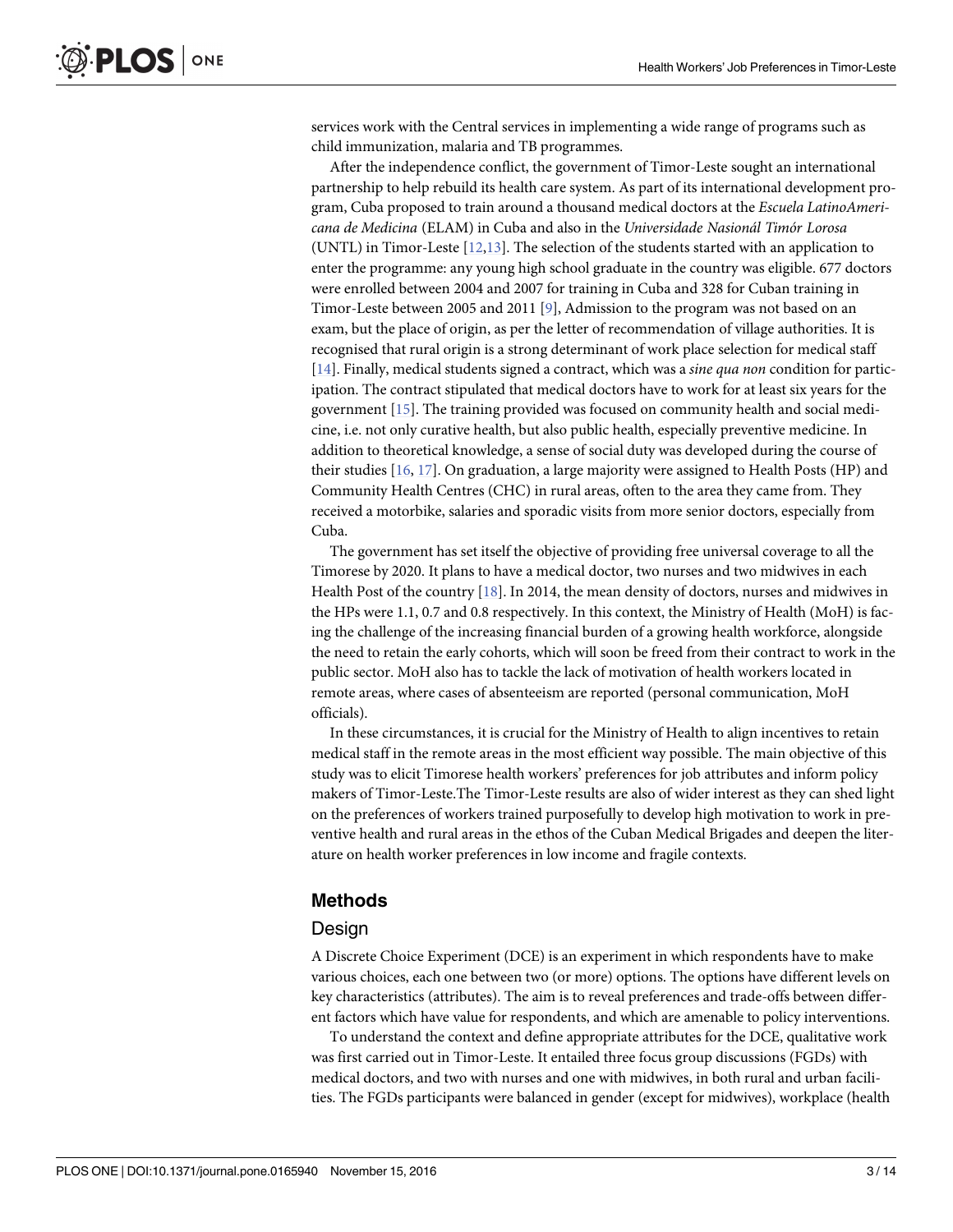posts and community health centres) and age (except for MDs that were all under 30). Semi structured key informant interviews were conducted with officials from the MoH at national and district level, final year medical students and with medical doctors. All the interviews and FGDs were recorded and analysed following structured grids, gathering information on valuation, feasibility and scaling of job attributes.

The seven DCE attributes selected for doctors and nurses/midwives are summed up in Table 1. FGDs were conducted separately for nurses and midwives, but as their views were alike for the most part, we decided to amalgamate the two groups. However, doctors and nurses/midwives did have significant dissimilarities and it was appropriate to have different levels for some attributes. The health workers were open regarding all aspects of their job, such as the lack of supplies or housing. They were however more reluctant to talk about the wage, and they prefer to use terms such as "fair" wage. MDs seem to consider their current wage (610 per month) as fair, while nurses and midwives opinionated that their current wage

| Table 1. Attributes with the levels and description. |  |  |  |  |  |
|------------------------------------------------------|--|--|--|--|--|
|------------------------------------------------------|--|--|--|--|--|

| N | <b>Attribute</b>                    | N  |                           | Levels                     | <b>Description</b>                                                                                                                                                                                                                                                                                                                                                                                                                                                                    |  |  |
|---|-------------------------------------|----|---------------------------|----------------------------|---------------------------------------------------------------------------------------------------------------------------------------------------------------------------------------------------------------------------------------------------------------------------------------------------------------------------------------------------------------------------------------------------------------------------------------------------------------------------------------|--|--|
| 1 | Location                            | 1  |                           | Urban                      | urban places-including suburbs (Dili and Bacau)                                                                                                                                                                                                                                                                                                                                                                                                                                       |  |  |
|   |                                     | 2  |                           | Remote                     | rural place that are accessible by motor vehicle all year long                                                                                                                                                                                                                                                                                                                                                                                                                        |  |  |
|   |                                     | 3  |                           | <b>Extremely remote</b>    | rural places that are not accessible all year long with motor vehicles                                                                                                                                                                                                                                                                                                                                                                                                                |  |  |
| 2 | <b>Facility type</b>                | 4  |                           | CHC                        | Based in a Community Health Center                                                                                                                                                                                                                                                                                                                                                                                                                                                    |  |  |
|   |                                     | 5  |                           | HP                         | Based in a Health Post                                                                                                                                                                                                                                                                                                                                                                                                                                                                |  |  |
| 3 | <b>Health Facility</b><br>Equipment | 6  |                           | Good level                 | the wall and roof are in good condition, there is a water and electricity supply. The lab<br>testing is separated from the main consultation office. Medical staff is provided with all<br>standard test kits and drugs to diagnose and treat common diseases. They also have the<br>instruments they need to diagnose patients (sphygmo, stethoscope, light, glucometer)<br>and emergency response tools (oxygen, nebuliser, defibrillator), as well as medical<br>clothes and masks |  |  |
|   |                                     | 7  |                           | Medium level               | the physical condition of the building is not good, but medical staff are provided with all<br>standard test kits and drugs to diagnose and treat common diseases. They also have the<br>instruments they need to diagnose patients (sphygmo, stethoscope, light, glucometer)<br>and emergency response tools (oxygen, nebuliser, defibrillator)                                                                                                                                      |  |  |
|   |                                     | 8  |                           | Poor                       | the physical condition of the building is not good. Medical staff faces from time to time<br>shortage of drugs, and often doesn't have tests to diagnose diseases. They have a few<br>tools (stethoscopes, lights, needles,), but lack emergency response tools most of the time.                                                                                                                                                                                                     |  |  |
| 4 | Housing                             | 9  |                           | Good housing               | individual room for each health worker (with one more room for the children as needed), a<br>shared kitchen/common room. House's wall and roof in good shape. A door that closes<br>and can be locked.                                                                                                                                                                                                                                                                                |  |  |
|   |                                     | 10 |                           | Poor housing               | health workers share same rooms, wall and roof are not in good condition, entrance door<br>is not secured enough                                                                                                                                                                                                                                                                                                                                                                      |  |  |
| 5 | Transportation                      | 11 |                           | Motorbike                  | MoH provides a motorbike                                                                                                                                                                                                                                                                                                                                                                                                                                                              |  |  |
|   |                                     | 12 |                           | No motorbike               | MoH does not provides a motorbike                                                                                                                                                                                                                                                                                                                                                                                                                                                     |  |  |
|   |                                     |    | МD                        | Nurses/<br><b>Midwives</b> |                                                                                                                                                                                                                                                                                                                                                                                                                                                                                       |  |  |
| 6 | income                              | 13 | 610 USD                   | <b>450 USD</b>             | wage per month                                                                                                                                                                                                                                                                                                                                                                                                                                                                        |  |  |
|   |                                     | 14 | 732 USD                   | <b>540 USD</b>             | wage per month                                                                                                                                                                                                                                                                                                                                                                                                                                                                        |  |  |
|   |                                     | 15 | 854 USD<br>630 USD        |                            | wage per month                                                                                                                                                                                                                                                                                                                                                                                                                                                                        |  |  |
| 7 | Training<br>16<br>none              |    |                           |                            | no training, low probability of specializing                                                                                                                                                                                                                                                                                                                                                                                                                                          |  |  |
|   |                                     | 17 | Workshops                 |                            | Every year, attend a few of workshops on specific themes (EMOC, Emergency for MD,<br>complicated deliveries for midwives)                                                                                                                                                                                                                                                                                                                                                             |  |  |
|   |                                     | 18 | visits from<br>specialist |                            | Weekly visit from specialists in you CHC/HP to discuss and address difficult cases<br>encountered                                                                                                                                                                                                                                                                                                                                                                                     |  |  |
|   |                                     | 19 | higher edu                | bachelor<br>degree         | For MD: Higher probability than the other doctors to be selected for specialisation. For<br>nurses/midwives: finish bachelor degree (if uncompleted)                                                                                                                                                                                                                                                                                                                                  |  |  |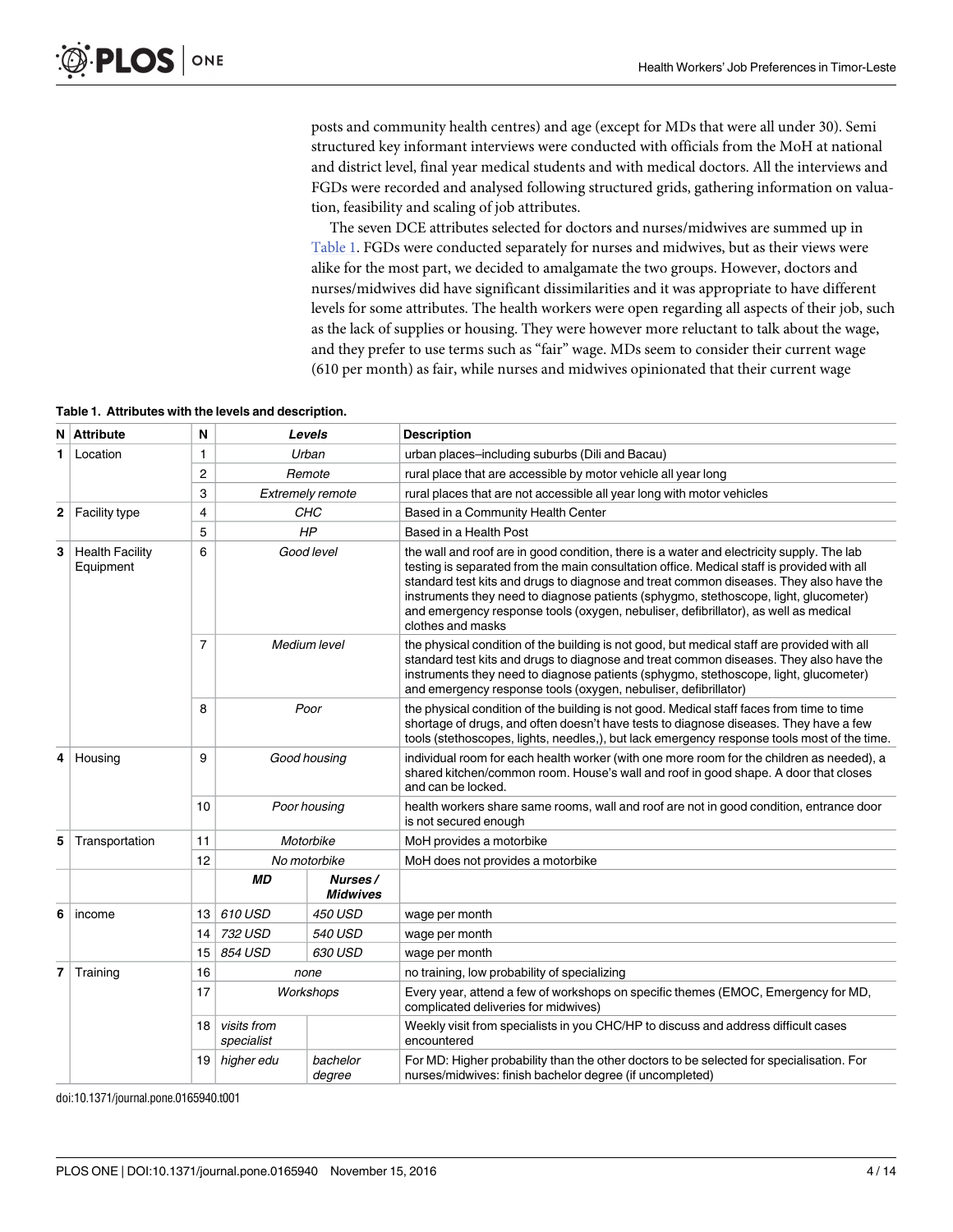<span id="page-4-0"></span>(450 per month) was too low, relative to what young and inexperienced MDs earn. In the absence of any precise amount from health workers, the wage component of the DCE was based mostly on what the ministry of health could envision and afford: a 20% or a 40% increase from the current level.

One important lesson of the qualitative work is that health workers had difficulties to decontextualize their choice from their current situation. In order to tackle this issue, a job similar to the average job was used as a constant comparator (job A), and only the other jobs (jobs B) varied in their attribute levels. Using a constant comparator is frequent in the DCE literature. [\[19\]](#page-13-0).

Health workers were asked to make 16 binary choices, as most studies using single blocking use between 16 and 20 choice tasks [\[6](#page-12-0)]. This number is sufficient to estimate the 12 main effects of the experiment.

In order to extract the most of each observation, it is required to have the lowest variance possible in the attribute/levels matrix, given the expected coefficient [\[20,](#page-13-0) [21\]](#page-13-0). The design optimisation was performed using the macros %mkt\*  $[21]$  for SAS, which maximise the D-efficiency. A constraint was imposed to make sure that attributes "health centre" and "extremely remote area" never appear together. Finally, the wage component was modified in a one of two set in order to improve utility balance, which increases the information obtain at a very low Defficiency cost [[22](#page-13-0)]. Finally, after making a choice, an option "would refuse both jobs" was also proposed to respondents, which can be used to test robustness of the results. The choice sets, as well as an example of a choice presented to doctors, can be found in S1 [Table.](#page-11-0)

### Tools

The DCE module was part of a larger health worker survey in Timor-Leste that involved a facility level questionnaire, a health worker questionnaire and a Direct Clinical Observation. The data collection tools went through extensive pretesting (to finalize the design of the instruments), piloting (to check the applicability in the field) and field practice (for the fieldworkers) before they were implemented. The survey took place in July and August 2014. The DCE was the first module of the survey in order to avoid any bias that may occur from positioning of the respondent [[23](#page-13-0)]. The interviews were carried out individually maintaining privacy and confidentiality of the responses that were provided. Interviews were conducted in Tetun. The respondents were given two cards (namely Job A and Job B) in each set with the attributes written in it. They were asked to choose one of the jobs.

## Sampling

The sample was drawn from six strata: two kinds of facilities (urban and rural) and three kinds of health workers (doctors, midwives, nurses). We obtained the sampling frame from the Ministry of Health; it included 2,247 health workers in the country, of which 612 were doctors, 1,095 nurses and 540 midwives. The health workers were randomly sampled from 69 health facilities in all 13 districts of Timor-Leste using Probability Proportionate to Size (PPS). Replacement occurred within the same facility if the sampled worker could not be interviewed. The final sample included 441 health workers, including 173 doctors, 150 nurses and 118 midwives.

## Analysis

ur model assumes that individuals  $(n = 1, . . . N)$  face a choice between the two different jobs (i and j). The Random Utility Theory [[24](#page-13-0)] stipulates that they will choose the option that provides them with the highest utility, i.e. individual n will pick option *i* if  $U_{ni} > U_{ni}$ . The choice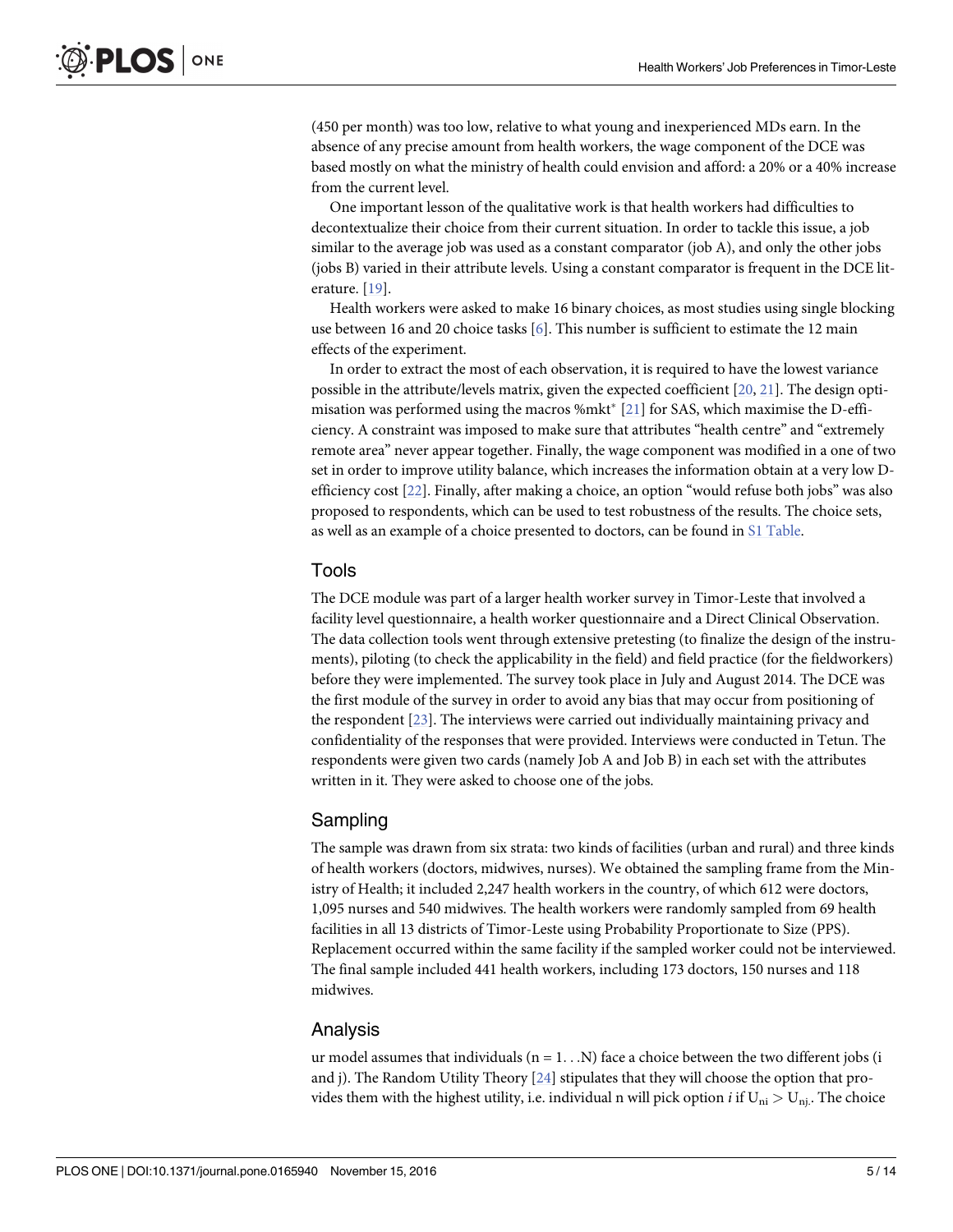<span id="page-5-0"></span>made is based on observable characteristics of each option (vectors Xi and Xj), as well as unobserved parameters  $\varepsilon_i$  and  $\varepsilon_i$ .

$$
U_i = \alpha + \beta X_i + \varepsilon_i \text{ and } U_j = \alpha + \beta X_j + \varepsilon_j \tag{1}
$$

The probability to pick job i over job j therefore relies on both the observable and unobservable parameters:

$$
Prob_{n i/j} = Prob(U_{ni} > U_{nj}) = Prob(\beta(X_{ni} - X_{nj})) > \varepsilon_{nj} - \varepsilon_{ni} = F(\beta(X_{ni} - X_{nj}))
$$
 (2)

We assume that unobserved term  $\varepsilon_{ni}-\varepsilon_{ni}$  follows the cumulative density function (F) of the logistic density function. We estimated this equation with a maximum likelihood using Stata12 software. We used a conditional logit modelling [[25](#page-13-0)] to take into account the grouping of each set. We addressed within respondent correlation in responses by clustering at the individual level. The econometric modelling of DCE does not allow the inclusion of any control, as each choice made by each respondent is the highest independent level of observation. We used interaction terms between the attributes and specific subsample of the population to investigate heterogeneity of preferences.

The Marginal Rate of Substitution (MRS) between two attributes is given by the ratio of their coefficient.

$$
MRS_{X1/X2} = -\frac{\beta'_2}{\beta'_1}
$$
 (3)

As for the probability to select job i over job j, it is derived from the logistic function and takes the following form [\[26\]](#page-13-0).

$$
P_{ij} = \frac{e^{(\beta X_i)}}{\sum_j e^{(\beta X_j)}}\tag{4}
$$

#### **Ethics**

The study protocol was approved by Oxford Policy Management's Ethical Review Committee and by the Human Research Ethics Committee of the Institute of Health of Timor-Leste. All the participants provided informed written consent prior to the interviews.

#### **Results**

#### Descriptive statistics

More than 9 in 10 doctors interviewed were trained by the Cuban Medical Brigades, and 44% have an urban background. Doctors are relatively young (29 years) and 63% are married. Nurses and midwives are on average 11 years older than the doctors and only a third of them come from Dili, the capital [\(Table](#page-6-0) 2).

An average of 39% of the medical doctors would choose the constant job (A): the minimum is 23.7% for set number 3 and the maximum is around 56.6% for set 11. The nurses and midwives had averages of 54.5% and 53.1% respectively, and their ranges were 42%–65% and 46%–64% respectively. The job selection rates can be found in S2 [Table.](#page-11-0) The fact that health workers were found to be split over the choices indicates that there was some balance in utility between the jobs proposed: some trade-offs were made by health workers and the data should carry a lot of information.

For each set, health workers were also asked whether they would refuse both jobs. On average, 16.5% of the set proposed would be rejected by health workers. Rejection rate is higher for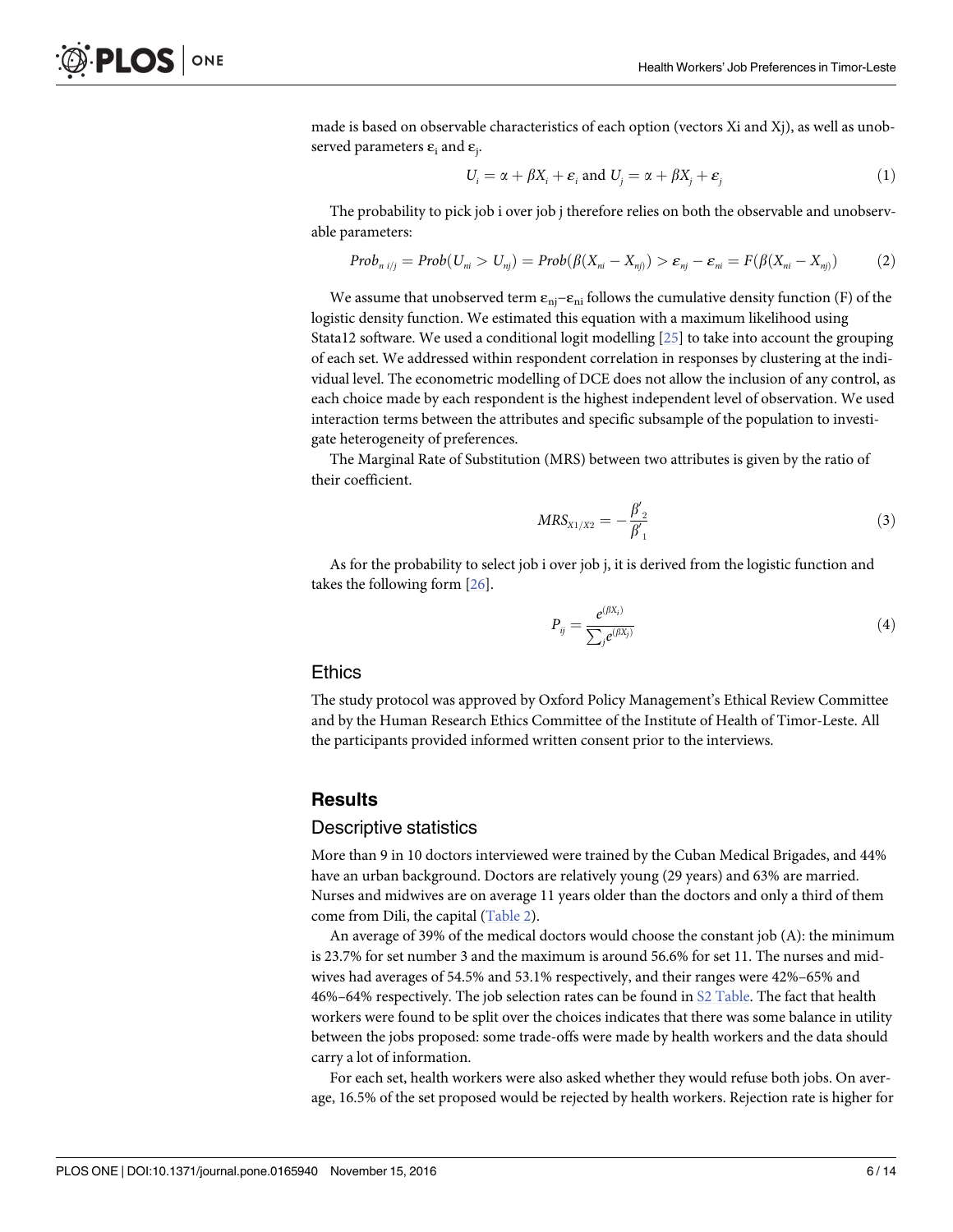<span id="page-6-0"></span>

| Health workers type:                     | <b>MDs</b> |           | <b>Nurses</b> |           | <b>Midwives</b> |           | total |           |
|------------------------------------------|------------|-----------|---------------|-----------|-----------------|-----------|-------|-----------|
|                                          | Mean       | <b>SD</b> | Mean          | <b>SD</b> | Mean            | <b>SD</b> | Mean  | <b>SD</b> |
| female                                   | 58.4%      | 0.49      | 30.7%         | 0.46      | 100.0%          | 0.00      | 60.1% | 0.49      |
| age                                      | 28.9       | 3.82      | 41.4          | 9.90      | 37.6            | 7.73      | 35.5  | 9.20      |
| married                                  | 63.6%      | 0.48      | 86.0%         | 0.35      | 84.7%           | 0.36      | 76.9% | 0.42      |
| Parents from urban area                  | 43.9%      | 0.50      | 30.0%         | 0.46      | 32.2%           | 0.47      | 36.1% | 0.48      |
| Trained by Cuban Medical Brigades        | 92.5%      | 0.26      | 1.3%          | 0.12      | 0.0%            | 0.00      | 36.7% | 0.48      |
| Health faciltiy: Health Post             | 15.6%      | 0.36      | 12.0%         | 0.33      | 15.3%           | 0.36      | 14.3% | 0.35      |
| Health facility: Community Health Center | 41.0%      | 0.49      | 66.7%         | 0.47      | 53.4%           | 0.50      | 53.1% | 0.50      |
| Health facility: Hospital                | 43.4%      | 0.50      | 21.3%         | 0.41      | 31.4%           | 0.47      | 32.7% | 0.47      |
| Health Facility in Rural Area            | 39.9%      | 0.49      | 52.7%         | 0.50      | 44.9%           | 0.50      | 45.6% | 0.50      |
| Lack of drugs                            | 84.4%      | 0.36      | 82.7%         | 0.38      | 80.5%           | 0.40      | 82.8% | 0.38      |
| Heavy workload                           | 17.3%      | 0.38      | 16.0%         | 0.37      | 12.7%           | 0.33      | 15.6% | 0.36      |
| Has housing                              | 32.4%      | 0.47      | 7.3%          | 0.26      | 19.5%           | 0.40      | 20.4% | 0.40      |
| Has good housing                         | 20.2%      | 0.40      | 5.3%          | 0.23      | 8.5%            | 0.28      | 12.0% | 0.33      |
| <b>Professional Motorbike</b>            | 43.4%      | 0.50      | 27.3%         | 0.45      | 7.6%            | 0.27      | 28.3% | 0.45      |
| N                                        | 173        |           | 150           |           | 118             |           | 441   |           |

#### **[Table](#page-5-0) 2. Demographic charecteristics of the health workers participating in the DCE.**

doi:10.1371/journal.pone.0165940.t002

midwives (20%) than for nurses (13%), which might reflect that their current status is slightly better. The variation of refusal rate per set is small, ranging from -5% to +5% around the health worker type mean, so any difference in the robustness analysis will not be driven by a higher drop off rate of some sets.

## Model estimation

**Regression results for doctors.** The results from the regression show that the most valued items are related to training and education. They would prefer training through a higher probability to enter a specialisation program, or benefit from the visit of specialists, but not being delivered information through workshops. This preference for training is driven mainly by female, single and urban doctors [\(Table](#page-7-0) 3). In terms of work location, doctors would prefer it to be urban, especially females of urban origin. As for the workplace, good equipment is strongly valued by female doctors and doctors who practice in rural facilities, probably due to poorer conditions there. Community Health Centres are also significantly preferred to health posts. Regarding the direct personal incentives for doctors, it is surprising to find that good housing is the only item that emerges as statistically significant. Motorbikes are not an attractive attribute. Wage is overall non-significant, but there too, a significant gender gap in the preferences is observed: while woman have a statistically significant distaste for money (p*<*0.01), their male counterpart found it to be the most attractive attribute, as it is to them the only positively significant attribute.

The Marginal Rates of Substitution describe the exchange rate of an attribute for the other. It is usual in the literature to use the monetary component as the benchmark comparator which serves to price the other job attributes. We cannot proceed as such here because the wage component has an unusual low value and is not different from zero. Splitting the analysis by gender doesn't make sense either, as wage has a negative coefficient for woman, and it is the only positive coefficient for man. We decided to report the substitution rates for the urban location component. Several attributes are more valuable than an urban assignment: but only specialisation would significantly (p*<*0.1) compensate for a non-urban location.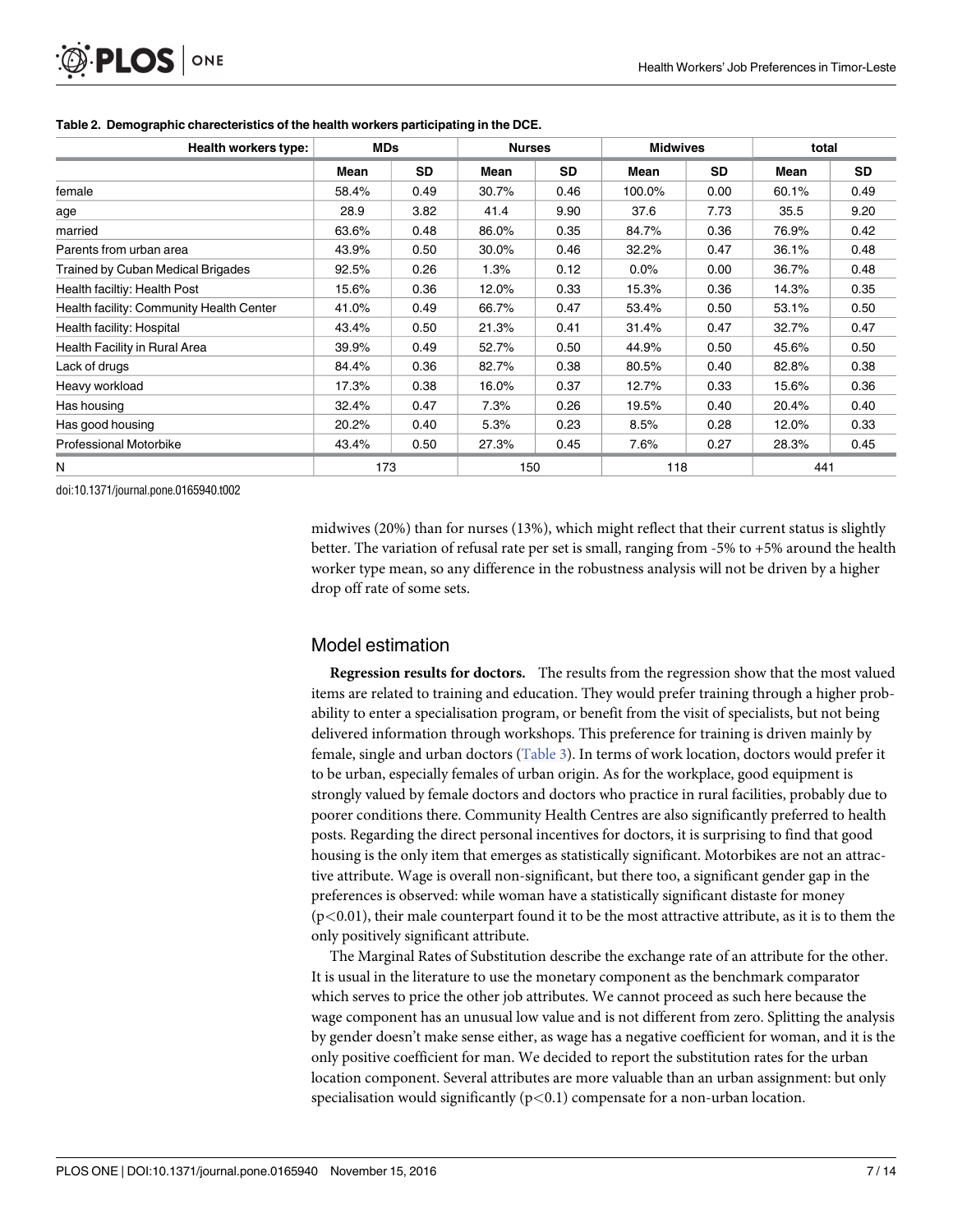<span id="page-7-0"></span>

|                                                         |            |            |                      |                                 |                     |            | Regressions: MDs               |          |                                      |            |                              |                   |                                |                     |
|---------------------------------------------------------|------------|------------|----------------------|---------------------------------|---------------------|------------|--------------------------------|----------|--------------------------------------|------------|------------------------------|-------------------|--------------------------------|---------------------|
|                                                         |            | ₹          |                      | would<br>accept                 | Interaction: Gender |            | Interaction: Marital<br>status |          | + years experience<br>Interaction: 2 |            | Interaction: Urban<br>family |                   | Interaction: Rural<br>facility |                     |
|                                                         | coef       | <b>MRS</b> | <b>MRSp</b><br>value | coef                            | (58%)<br>base       | i.male     | (36%)<br>base                  | married  | (61%)<br>base                        | i.2Yexp    | (56%)<br>base                | i.urban<br>family | (60%)<br>base                  | facility<br>i.rural |
| Remote<br>location                                      | 0.087      | $-0.330$   | 0.944                | $\mathcal{S}$<br>$\overline{C}$ | 0.105               | $-0.052$   | $-0.090$                       | 0.291    | 0.136                                | $-0.177$   | 0.170                        | $-0.199$          | $-0.008$                       | 0.173               |
| Urban location                                          | $0.265**$  |            |                      | $0.281*$                        | 0.277               | $-0.028$   | 0.144                          | 0.199    | 0.252                                | 0.041      | $0.351**$                    | $-0.202$          | 0.205                          | 0.112               |
| equipment<br>Medium                                     | $0.304***$ | $-1.149$   | 0.410                | $0.372***$                      | $0.481***$          | $-0.419*$  | $0.374*$                       | $-0.111$ | 0.224                                | 0.289      | 0.207                        | 0.230             | $0.477***$                     | $-0.312$            |
| equipment<br>Good                                       | $0.374***$ | $-1.413$   | 0.277                | $0.428***$                      | $0.552***$          | $-0.424*$  | 0.179                          | 0.322    | $0.305**$                            | 0.245      | $0.293*$                     | 0.188             | $0.507***$                     | $-0.243$            |
| Facility: CHC                                           | $0.227**$  | $-0.858$   | 0.591                | $0.285***$                      | 0.110               | 0.285      | 0.273                          | $-0.071$ | 0.199                                | 0.101      | $0.261*$                     | $-0.080$          | $0.352***$                     | $-0.225$            |
| Workshops                                               | 0.180      | $-0.680$   | 0.747                | $0.220*$                        | 0.217               | $-0.077$   | 0.126                          | 0.089    | 0.193                                | $-0.048$   | 0.215                        | $-0.074$          | 0.046                          | 0.249               |
| Visits from<br>specialists                              | $0.523***$ | $-1.978$   | 0.173                | $0.573***$                      | $0.633***$          | $-0.252$   | $0.479**$                      | 0.074    | $0.491***$                           | 0.115      | $0.484**$                    | 0.098             | $0.437***$                     | 0.161               |
| Specialization                                          | $0.763***$ | $-2.883$   | 0.080                | $0.866***$                      | $0.858***$          | $-0.220$   | $0.636***$                     | 0.212    | $0.898***$                           | $-0.477$   | $0.749***$                   | 0.037             | $0.580***$                     | 0.341               |
| Good housing                                            | $0.317***$ | $-1.200$   | 0.378                | $0.330***$                      | $0.427***$          | $-0.254$   | 0.172                          | 0.237    | $0.264**$                            | 0.199      | $0.278**$                    | 0.095             | $0.412***$                     | $-0.169$            |
| Motorbike                                               | 0.026      | $-0.098$   | 1.000                | 0.027                           | 0.026               | $-0.001$   | $-0.107$                       | 0.214    | 0.058                                | $-0.112$   | 0.052                        | $-0.063$          | $-0.018$                       | 0.084               |
| Total wage                                              | $-0.000$   |            |                      | $-0.000$                        | $-0.001***$         | $0.003***$ | $-0.000$                       | $-0.000$ | $-0.000$                             | 0.000      | 0.000                        | $-0.001*$         | $-0.001$                       | 0.001               |
| z                                                       |            | 2,768      |                      | 2,290                           | 2,768               |            | 2,768                          |          | 2,768                                |            | 2,768                        |                   | 2,768                          |                     |
|                                                         |            |            |                      |                                 |                     |            | Regressions: Nurses & Midwives |          |                                      |            |                              |                   |                                |                     |
|                                                         |            | ₹          |                      | robust                          | Gender              |            | marital status                 |          | Experience                           |            | Urban family                 |                   | Rural facility                 |                     |
|                                                         | coef       | <b>MRS</b> | MRSp<br>value        | coef                            | base<br>(61%)       | i.male     | (15%)<br>base                  | married  | base<br>(19%)                        | i.5Yexp    | (69%)<br>base                | i.urban<br>family | base<br>(51%)                  | facility<br>i.rural |
| Remote<br>location                                      | 0.086      | $-$73.8$   | 0.464                | 0.119                           | 0.047               | 0.089      | $-0.162$                       | 0.295    | $0.473*$                             | $-0.486*$  | $-0.034$                     | $0.404*$          | 0.017                          | 0.201               |
| Urban location                                          | 0.066      | $-$ \$56.2 | 0.559                | 0.056                           | 0.028               | 0.083      | $-0.159$                       | 0.268    | $0.512**$                            | $-0.559**$ | $-0.060$                     | $0.419*$          | 0.064                          | 0.006               |
| equipment<br>Medium                                     | 0.075      | $-$ \$64.0 | 0.343                | 0.113                           | 0.110               | $-0.078$   | $-0.127$                       | 0.240    | $-0.230$                             | $0.382*$   | 0.117                        | $-0.141$          | $-0.032$                       | $0.308**$           |
| equipment<br>Good                                       | $-0.027$   | \$22.7     | 0.763                | 0.018                           | $-0.045$            | 0.042      | $-0.006$                       | $-0.024$ | $-0.136$                             | 0.137      | 0.066                        | $-0.308**$        | $-0.081$                       | 0.159               |
| Workshops                                               | $0.195**$  | $-$166.5$  | 0.215                | $273***$<br>ö                   | $0.264***$          | $-0.154$   | 0.225                          | $-0.035$ | 0.184                                | 0.015      | $0.237**$                    | $-0.139$          | $0.192*$                       | 0.011               |
| Bachelor's<br>degree                                    | 0.067      | $-$ \$57.4 | 0.416                | 0.077                           | 0.075               | $-0.018$   | $-0.097$                       | 0.194    | $-0.122$                             | 0.238      | 0.005                        | 0.208             | $-0.032$                       | $0.288*$            |
| Facility: CHC                                           | $0.131*$   | $-$112.3$  | 0.278                | $0.152*$                        | $0.180*$            | $-0.108$   | 0.124                          | 0.009    | $-0.120$                             | 0.316      | $0.212**$                    | $-0.267$          | 0.094                          | 0.110               |
| Good housing                                            | $0.136**$  | $-$116.3$  | 0.080                | $0.122*$                        | 0.103               | 0.074      | 0.150                          | $-0.015$ | 0.128                                | 0.010      | $0.149*$                     | $-0.045$          | 0.108                          | 0.079               |
| Motorbike                                               | 0.105      | $-$ \$89.8 | 0.103                | 0.091                           | $-0.004$            | $0.243*$   | $-0.105$                       | 0.249    | $-0.260*$                            | $0.457***$ | $0.153*$                     | $-0.158$          | $0.151*$                       | $-0.134$            |
| Total wage                                              | 0.001      |            |                      | 0.001                           | 0.001               | 0.001      | $-0.000$                       | 0.002    | $-0.002*$                            | $0.004***$ | $0.002**$                    | $-0.003*$         | 0.001                          | 0.002               |
| z                                                       | 4,288      |            |                      | 3,596                           | 4,288               |            | 4,288                          |          | 4,288                                |            | 4,288                        |                   | 4,288                          |                     |
| note: $pval < .01$ ***; $pval < .05$ **; $pval < .1$ *; |            |            |                      |                                 |                     |            |                                |          |                                      |            |                              |                   |                                |                     |

**[Table](#page-6-0) 3. Regression, MRS and robustness check.**

Table 3. Regression, MRS and robustness check.

doi:10.1371/journal.pone.0165940.t003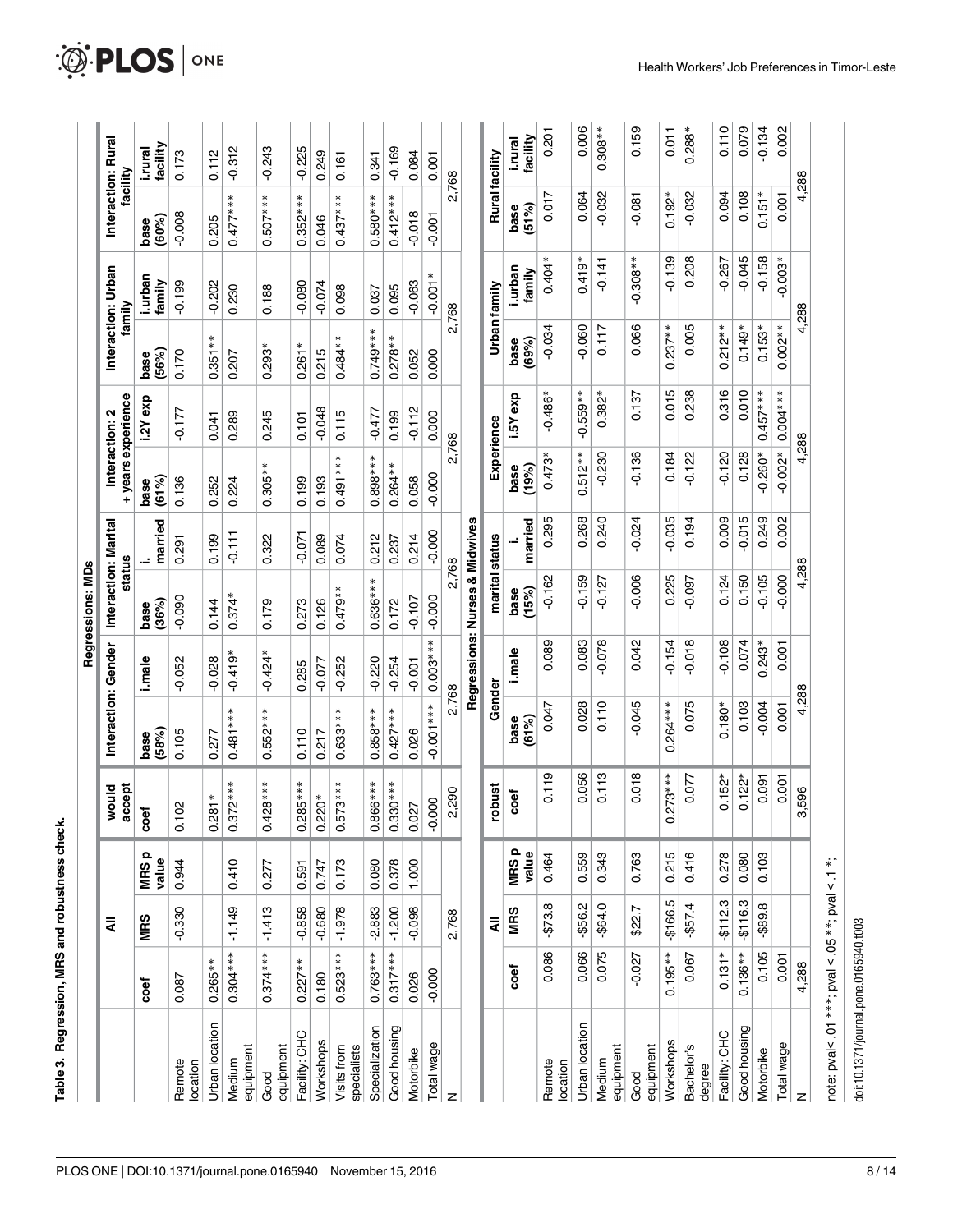**Regression results for nurses/midwives.** The nurses and midwives have more usual preferences, as they value the wage attribute positively (although not statistically significantly), which enables the monetary valuation of the other attributes. Additional training through workshops (\$167) is the most valued item, while obtaining a bachelor degree is less important (\$57), as many health workers have graduated already and might not feel concerned by this attribute. Good housing (\$136 wage equivalent) and a motorbike (\$90) are also valued positively. Facility type also carries some importance, as working in CHC is valued at \$112 per month. They prefer to work either in urban or remote areas (\$56 and \$73, respectively), but this is significant only for nurses and midwives from urban background. Equipment comes last.

**Simulations.** Using formula (4) above, we simulated the natural allocation of doctors, nurses and midwives in the different livelihood zones, assuming that all other attributes are held constant. We found that 29% of the medical doctors would choose to be in an extremely remote area, 32% in a remote area and 38% in an urban area. The small differences between the probabilities indicate that the concern about urban-rural imbalance that motivated this study is not explained by the location *per se*, but rather by the fact that living and working conditions are different in urban, remote and very remote facilities.

To investigate this, we released the *ceteris paribus* assumption and let the other attributes be more realistic by creating a "base scenario", i.e. jobs that best reflect the current actual conditions associated with each livelihood zone (Table 4). The extremely remote job has low level of equipment and little support, the remote job is slightly better: located in a community health centre with a medium level of equipment, doctors benefit from good housing and visits from specialists and a medium level of equipment, while nurses and midwives attend workshops. The urban job, although located in a health post, has good level of equipment and higher training opportunities. The natural equilibrium under these circumstances is that only 9.4% of the doctors would join the extremely remote job, and 50% would stay in urban areas. For nurses and midwives, the imbalance would be less severe, but only 25% of them would work in extremely remote areas.

This major imbalance indicate that there could be some relocation of doctors away from extremely remote areas, as doctors are progressively released from the contract that binds them to the government. We simulated rural retention policies to find ways to avoid this imbalance. We decided to keep the remote and urban jobs constant and improve the extremely remote job. The new equilibriums were computed using the formula (4) described above.

The first scenario invests in better infrastructure such as equipment and housing: it would increase health workers' prevalence in extremely remote areas to reach 16% for doctors and 30% for nurses and midwives. The second scenario entails specialists' support and a higher probability of specialisation for doctors. The effect is dramatic: 27.5% of the doctors would

|           | Base typical jobs |                        |                    |            |                            |           |  |  |  |  |
|-----------|-------------------|------------------------|--------------------|------------|----------------------------|-----------|--|--|--|--|
|           |                   | <b>Medical Doctors</b> |                    |            | <b>Nurses and Midwoves</b> |           |  |  |  |  |
| Location  | ext remote        | remote                 | urban              | ext remote | remote                     | urban     |  |  |  |  |
| Equipment | poor              | medium                 | good               | poor       | medium                     | good      |  |  |  |  |
| training  | none              | visits                 | Visits + workshops | none       | workshops                  | workshops |  |  |  |  |
| housing   | poor              | qood                   | good               | None       | None                       | None      |  |  |  |  |
| facility  | НP                | <b>CHC</b>             | HP                 | HP         | <b>CHC</b>                 | HP        |  |  |  |  |
| moto      |                   | Y                      | Y                  | No         | No                         | No        |  |  |  |  |
| wage      | 610               | 610                    | 610                | 450        | 450                        | 450       |  |  |  |  |

#### **Table 4. Base typical jobs.**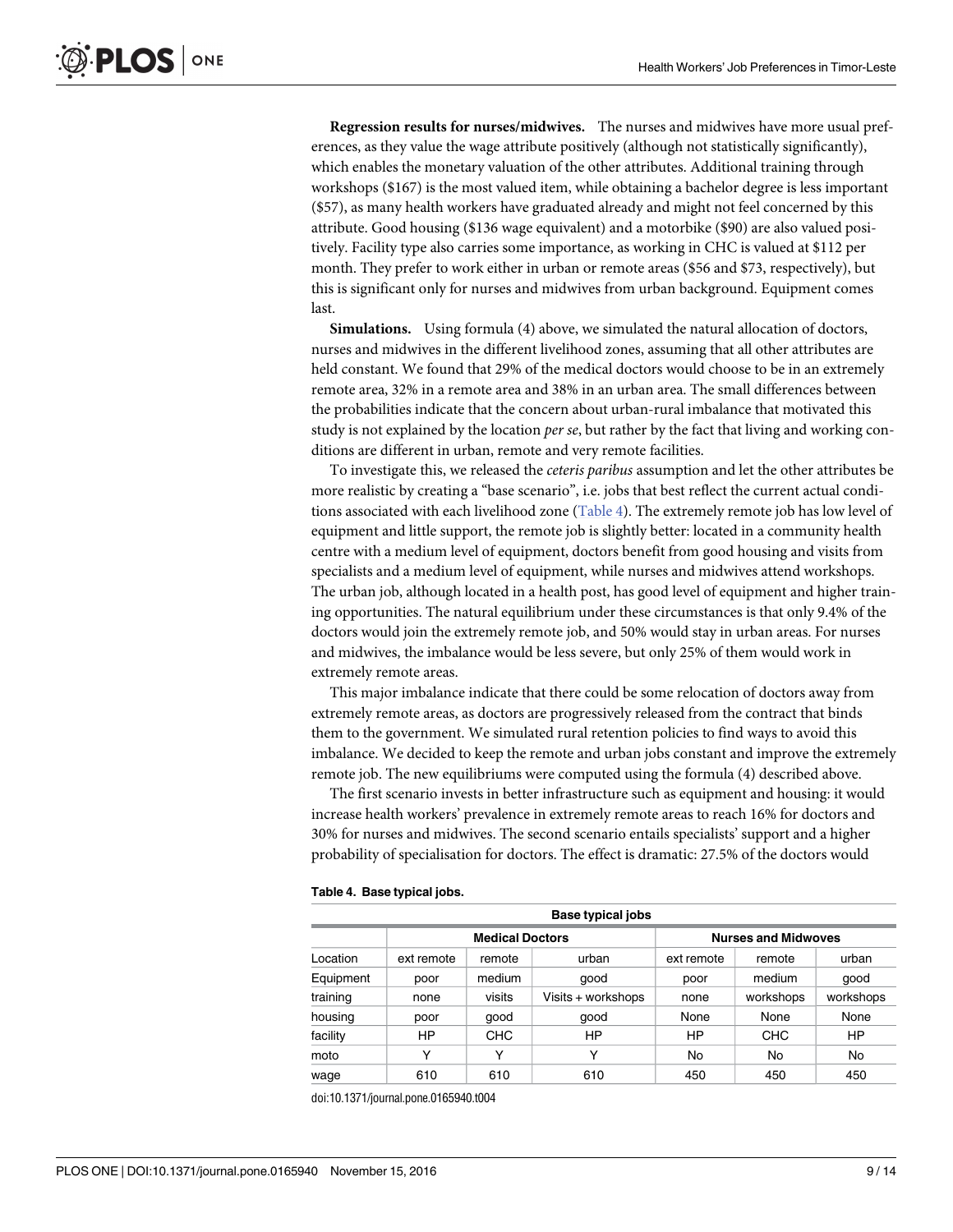purposely go to extremely remote areas to benefit from the educational opportunities. Providing workshops to extremely remote area nurses and midwives would convince an additional 7% of them to reallocate there. The mix-scenario for doctors would add medium level equipment to the higher education scenario. It would balance the human resources in the country, with about one third in each livelihood zone. The same balance could be reached for nurses and midwives by increasing personal compensations—a 20% increase in wages, a motorbike and good housing—or by providing both infrastructure improvement and educational opportunities (Table 5).

S3 [Table](#page-11-0) reports the allocation of different subgroups, for the baseline scenario as well as for the three scenarios described above. The imbalance between zones is more pronounced for female doctors, as only 7% of them would work in extremely remote areas under current circumstances. Improved infrastructure scenario would reduce significantly the gender gap, which is consistent with the unsafe housing that female doctors reported fearing during focus group discussion.

Across all scenarios, non-Cuban Medical Brigade trained doctors preferred working in remote area, and would even prefer extremely remote areas rather than urban areas. Cuban trained doctors preferred urban areas and are highly responsive to the human capital improvement scenario (i.e. the second scenario).

Health workers with more than two years of experience and those who are married are less likely to take an extremely remote position. Surprisingly, health workers with a parent in an urban area do not have a larger bias against extremely remote areas than their counterparts with rural origins. Job satisfaction is the single most relevant item: only 4% of the less satisfied doctors would go to extremely remote area under baseline scenario, while 18% of the satisfied group would be willing to do so.

## **Discussion**

This study investigated the preferences of health workers in Timor-Leste. It is innovative insofar as it is the only study of this type in this country. It is also the first DCE focusing on Cuban

|                       |                       | Simulated improved jobs in extremely remote health posts |                                   |                       |                                 |                      |
|-----------------------|-----------------------|----------------------------------------------------------|-----------------------------------|-----------------------|---------------------------------|----------------------|
| <b>Scenarios</b>      |                       | <b>Medical Doctors</b>                                   |                                   |                       | <b>Nurses</b>                   |                      |
| description           | <b>Infrastructure</b> | Human capital                                            | <b>Mixed</b>                      | <b>Infrastructure</b> | Human<br>capital                | personal<br>benefits |
| Location              | ext remote            | ext remote                                               | ext remote                        | ext remote            | ext remote                      | ext<br>remote        |
| Equipment             | medium                | poor                                                     | medium                            | medium                | poor                            | poor                 |
| Training              | none                  | <b>Visits</b><br>+ specialisation                        | <b>Visits</b><br>+ specialisation | none                  | Workshops<br>$+$ bach<br>degree | none                 |
| Housing               | good                  | poor                                                     | poor                              | good                  | poor                            | good                 |
| Facility              | HP                    | HP                                                       | ΗP                                | HP                    | HP                              | ΗP                   |
| Motorbike             | Υ                     | Υ                                                        | Υ                                 | No                    | No                              | Yes                  |
| Wage                  | 610                   | 610                                                      | 610                               | 450                   | 450                             | 540                  |
| <b>Allocation</b>     | ext remote            | Remote                                                   | Urban                             | ext remote            | Remote                          | Urban                |
| benchmark             | 9.5%                  | 40.7%                                                    | 49.8%                             | 25.7%                 | 41.8%                           | 32.5%                |
| Infrastructure<br>SC. | 16.3%                 | 37.7%                                                    | 46.0%                             | 29.9%                 | 39.4%                           | 30.6%                |
| Human<br>capital sc.  | 27.5%                 | 32.6%                                                    | 39.9%                             | 31.0%                 | 38.8%                           | 30.2%                |
| Mixed sc.             | 33.9%                 | 29.7%                                                    | 36.3%                             | 32.8%                 | 37.8%                           | 29.4%                |
|                       |                       |                                                          |                                   |                       |                                 |                      |

**Table 5. Simulated improved jobs in extremely remote health posts.**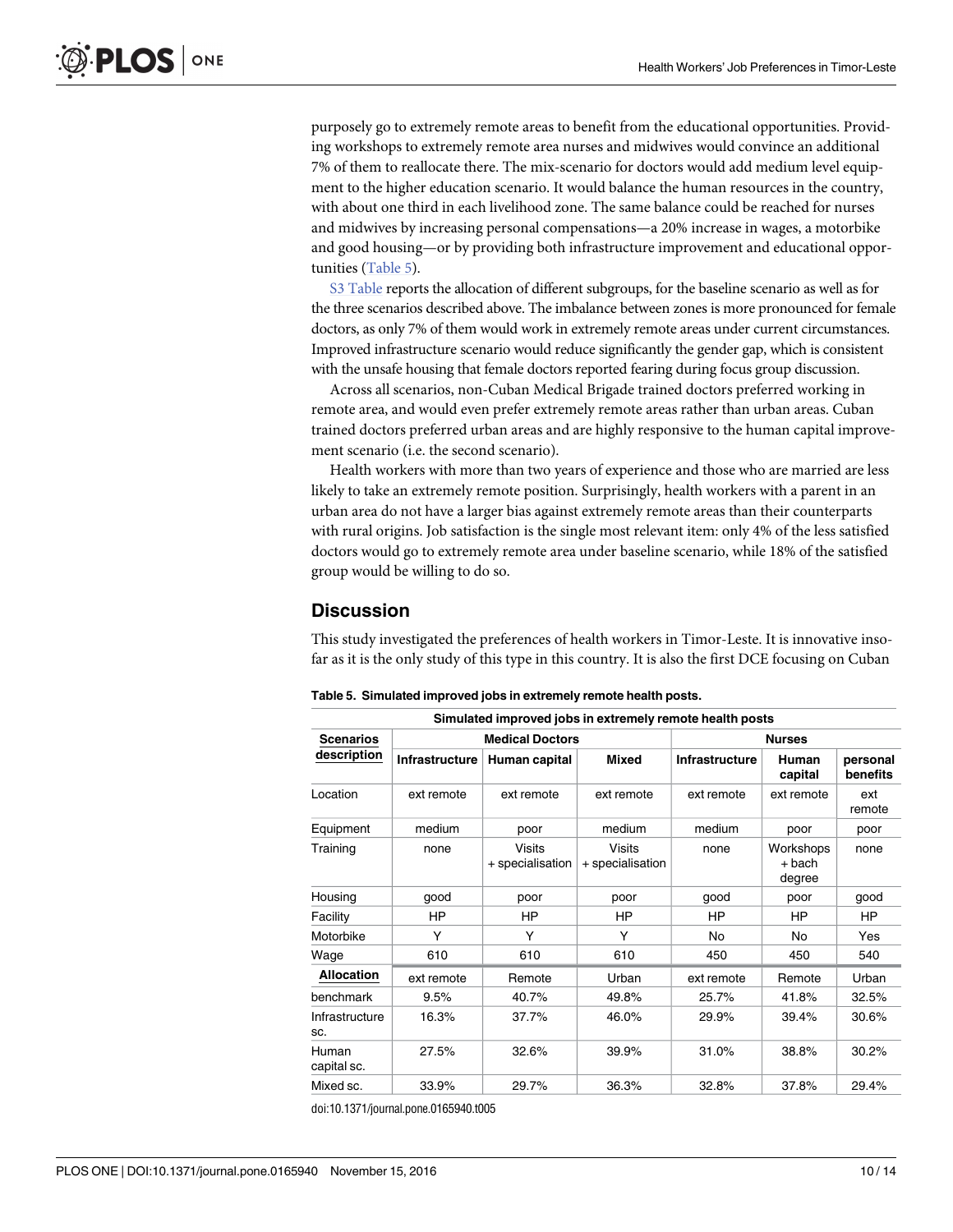<span id="page-10-0"></span>medical brigade trained doctors. Findings can also be linked to the wider results of the survey in terms of health worker characteristics and views, facility functionality and doctors' competence and practices [\[27\]](#page-13-0).

The survey reached its planned sample as 441 health workers completed the DCE module. The design also reached its objective to collect the preferences of health workers as health workers were split in their responses to each set of choice. The percentage of respondents who picked either only jobs A or only jobs B is very small (1.3%) and results are robust to their exclusion. Another indication that health workers made trade-offs is that very few picked jobs only according to one attribute's level, except for the specialisation item of doctors which is indeed the highest valued item. Only 4% of health workers systematically picked the job with urban location, so the attribute of interest for this study was highly traded.

One limitation is that the qualitative fieldwork indicated that respondents found it hard to set themselves in an abstract situation, and tended to nest in their current working conditions: for example, they already have a motorcycle and tend to think they would retain it, even if the job attribute says there is no transportation. This could bias our results.

One of the most interesting findings of the study is the *relative* lack of importance of wages for doctors, especially female. Although most studies in the literature found the opposite, these results here are in line with two recent DCEs [[1](#page-12-0), [28](#page-13-0)]. However, this study adds to the literature insofar as the *absolute* importance of wages for practicing female doctors is null. This could be interpreted as high intrinsic (or non-financial) motivation or an already highly paid job. For instance, in the Timor-Leste context, doctors may see themselves as already better-off (with a salary of US\$ 610 per month) compared to other civil servants. In that case, their preference for professional development opportunities rather than increased wages may be reasonable. Moreover, most of the doctors in Timor-Leste are in an early stage at their career–a stage when they may value an investment in their career development more than short term financial incentives. The role of the Cuban Medical Brigade training in developing intrinsic motivation cannot be identified clearly in this study. The fact that our sample contains only 12 non Cuban trained doctors who are working mainly for NGOs or religious organisation does not provide us with a sufficient sample to disentangle the Cuban training effect. However, we can note that Timorese nurses and midwives have more standard preferences and infer that the low valuation of wage is not a Timor-specific characteristic. Wage increases offered within the DCE to doctors were significant and large by local standards (20 and 40% of salary). In the FGD discussion doctors also indicated that they were happy with their current income and how it positions them in the socio-economic ladder. In FGDs, income also came last, so these results are coherent.

Professional development, either through skills acquired by senior doctors or by formal specialisation degree, provides the highest job satisfaction, followed by the working conditions. It provides important insights at a time when the MoH is at a crossroad and has to make choices related to its budget. The low level of financial motivation displayed by doctors may allow the MoH to focus on improving material conditions for health facilities instead of allocating resources to increase the wages of the current health work force.

The Ministry of Health is also currently exploring international partnership to train specialists in various medical fields. It should be aware that the selection of medical doctors for the programme is a very effective way to incentivise doctors to work in extremely remote areas. Transparency concerning the probability of being enrolled in specialisation is a key element for this policy to be effective.

Policies regarding nurses and midwives are less urgent as their labour market is not about to liberalise and the MoH has no reason to fear mass reallocation. However, improving their satisfaction and optimising incentives is always important. Skill upgrading through workshops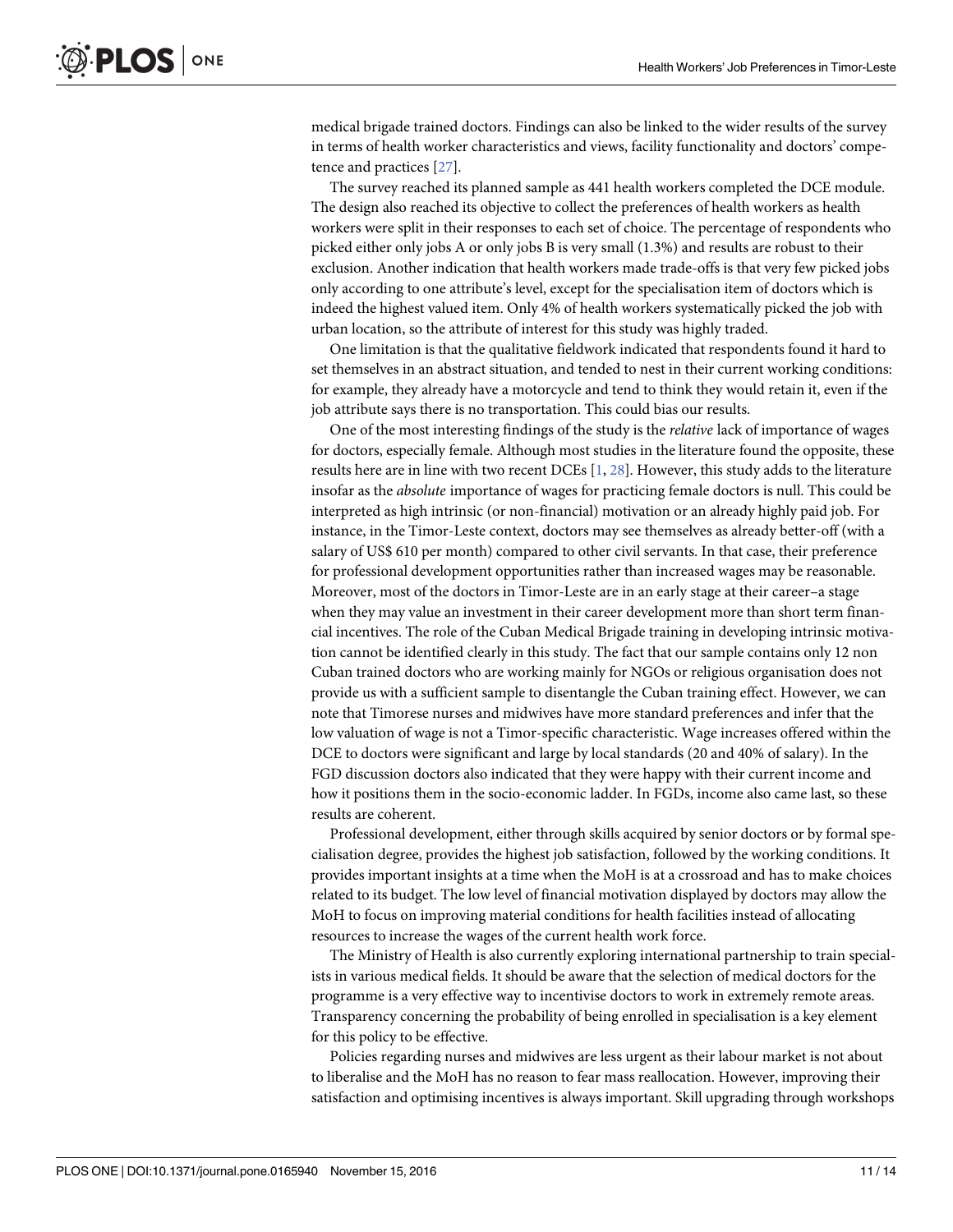<span id="page-11-0"></span>may be a cost effective method to act on the nurses' and midwives' labour market, as it is both highly valued and relatively cheap to set up. By comparison, a DCE amongst nurses in Liberia found pay and transportation as the key elements, along with selecting candidates of rural origin [\[29\]](#page-13-0).

The differences between different sub-samples also generate useful knowledge. Doctors with less experience, males and the unmarried are more flexible about location. Labour market planning can use this information, while still ensuring that experienced medical doctors are equitably distributed across geographical areas in order to ensure equitable access to health care services. Although the design does not allow robust estimation of joint attributes, FGDs clearly highlighted the importance of housing and transportation for extremely remote areas.

## **Conclusion**

The Ministry of Health can use the information generated by this study to find an appropriate balance between the financial and non-financial benefits that might influence health workers to work in rural areas and stay motivated. The DCE results indicate that for nurses, midwives and medical doctors, skill upgrading either through formal studies or through workshops is likely to be an effective strategy. Improving the facilities' equipment and drug availability would not only improve the health situation of the country, but also strongly improve job satisfaction of health workers, as well as make jobs in remote locations more attractive. The results are also of interest as the wage attribute for doctors is not significantly different from zero, which is uncommon in the DCE literature. We can only speculate that it is linked to the background, the training received and/or the current salary level of the doctors in Timor Leste, which appear to meet the expectation of the young doctors.

## **Supporting Information**

**S1 [File.](http://www.plosone.org/article/fetchSingleRepresentation.action?uri=info:doi/10.1371/journal.pone.0165940.s001) Data files (Stata 13).** (ZIP)

**S1 [Table.](http://www.plosone.org/article/fetchSingleRepresentation.action?uri=info:doi/10.1371/journal.pone.0165940.s002) Choice sets table and an example.** (DOCX)

**S2 [Table.](http://www.plosone.org/article/fetchSingleRepresentation.action?uri=info:doi/10.1371/journal.pone.0165940.s003) Job selection rate table, by choice set and HW type.** (DOCX)

**S3 [Table.](http://www.plosone.org/article/fetchSingleRepresentation.action?uri=info:doi/10.1371/journal.pone.0165940.s004) Allocation of Health Workers' subgroups under different scenarios.** (DOCX)

## **Acknowledgments**

Financial support for this work came from the Multi-Donor Trust Fund, which received funding from the Australian Department of Foreign Affairs and Trade and the European Commission. The authors would like to thank Eileen Sullivan, Juan Munoz, Estanislau Saldanha, Afonso Almeida, Fernanda Julia, Katie McIntosh, Sourovi De, Mahmud Hassan, Wirya Wardaya, enumerators and data management staff for contributing in various aspect of this survey. The authors are also thankful to the officials at Ministry of Health, World Bank Timor-Leste and development partners who provided invaluable support in the design and implementation of this survey.

## **Author Contributions**

**Conceptualization:** MS SW CL XH.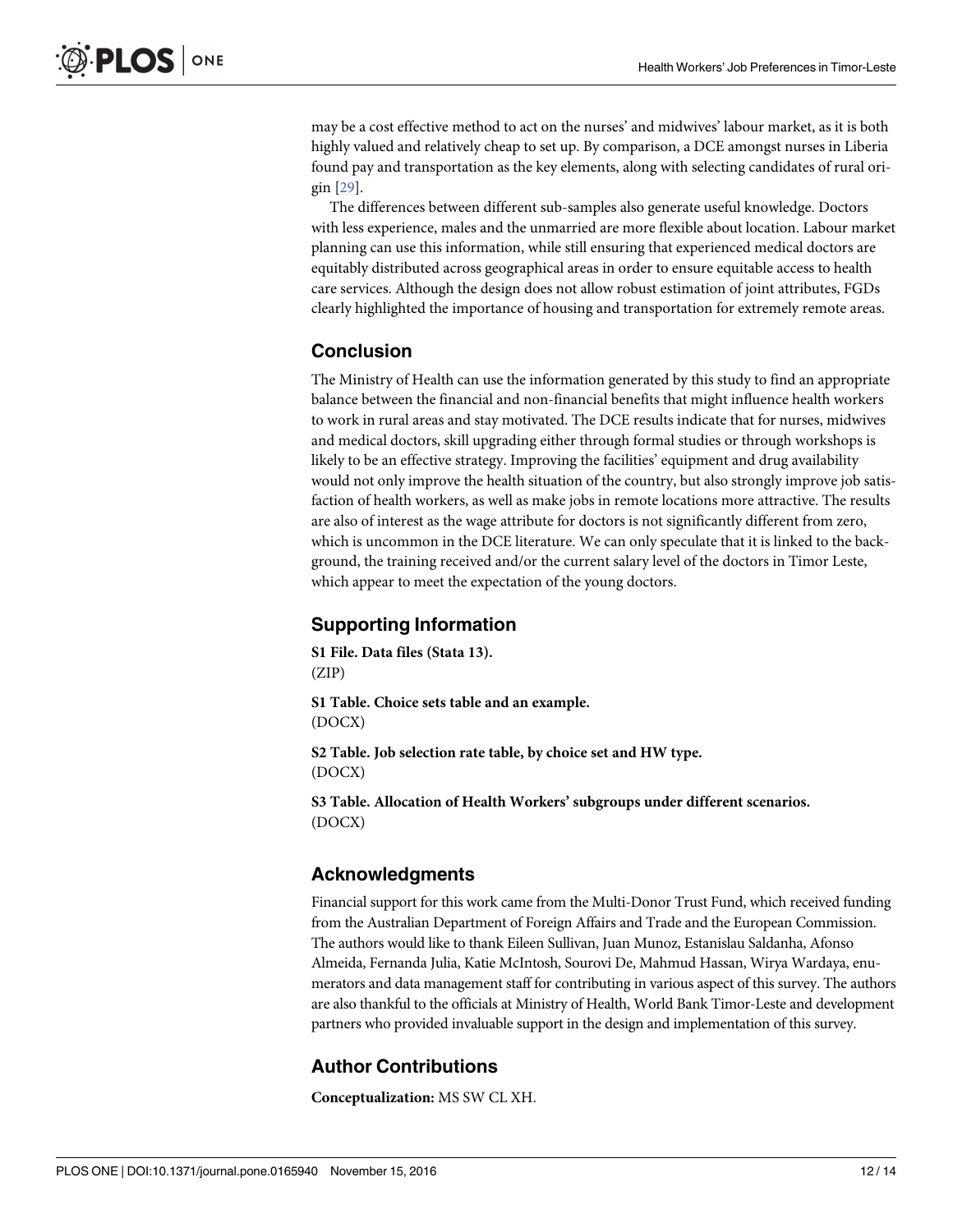<span id="page-12-0"></span>**Data curation:** MS KE RUZ.

**Formal analysis:** MS.

**Funding acquisition:** CL TL RUZ XH.

**Investigation:** MS RUZ KE XH.

**Methodology:** MS TL RUZ KE XH.

**Project administration:** TL RUZ XH.

**Resources:** TL RUZ XH.

**Software:** MS RUZ.

**Supervision:** SW CL.

**Validation:** MS KE RUZ.

**Visualization:** MS.

**Writing – original draft:** MS SW CL PHE RUZ.

**Writing – review & editing:** TL KE XH SW.

#### **References**

- **[1](#page-1-0).** Kruk ME, Freedman LP, Anglin GA, Waldman RJ. Rebuilding health systems to improve health and promote statebuilding in post-conflict countries: A theoretical framework and research agenda. Social Science & Medicine. 2010 Jan 31; 70(1):89–97.
- **[2](#page-1-0).** Lehmann U, Dieleman M, Martineau T. Staffing remote rural areas in middle-and low-income countries: a literature review of attraction and retention. BMC health services research. 2008 Jan 23; 8(1):1.
- **[3](#page-1-0).** World Health Organization. Increasing access to health workers in remote and rural areas through improved retention: global policy recommendations. World Health Organization; 2010.
- **[4](#page-1-0).** Ziller E, Lenardson J. Rural-Urban Differences in Health Care Access Vary Across Measures. Research and Policy Brief. Maine Rural Health Research Center. 2009 Jun.
- **[5](#page-1-0).** Blaauw D, Erasmus E, Pagaiya N, Tangcharoensathein V, Mullei K, Mudhune S, et al. Policy interventions that attract nurses to rural areas: a multicountry discrete choice experiment. Bulletin of the World Health Organization. 2010 May; 88(5):350–6. doi: [10.2471/BLT.09.072918](http://dx.doi.org/10.2471/BLT.09.072918) PMID: [20461141](http://www.ncbi.nlm.nih.gov/pubmed/20461141)
- **[6](#page-1-0).** Mandeville KL, Lagarde M, Hanson K. The use of discrete choice experiments to inform health workforce policy: a systematic review. BMC health services research. 2014 Sep 1; 14 (1):1.
- **[7](#page-1-0).** Martins N, Kelly PM, Grace JA, Zwi AB. Reconstructing tuberculosis services after major conflict: experiences and lessons learned in East Timor. PLoS Med. 2006 Aug 22; 3(10):e383. doi: [10.1371/journal.](http://dx.doi.org/10.1371/journal.pmed.0030383) [pmed.0030383](http://dx.doi.org/10.1371/journal.pmed.0030383) PMID: [16933956](http://www.ncbi.nlm.nih.gov/pubmed/16933956)
- **[8](#page-1-0).** Cabral J, Dussault G, Buchan J, Ferrinho P. Scaling-up the medical workforce in Timor-Leste: challenges of a great leap forward. Social science & medicine. 2013 Nov 30; 96:285–9.
- **[9](#page-1-0).** Asante AD, Martins N, Otim ME, Dewdney J. Retaining doctors in rural Timor-Leste: a critical appraisal of the opportunities and challenges. Bulletin of the World Health Organization. 2014 Apr; 92(4):277–82. doi: [10.2471/BLT.13.123141](http://dx.doi.org/10.2471/BLT.13.123141) PMID: [24700995](http://www.ncbi.nlm.nih.gov/pubmed/24700995)
- **[10](#page-1-0).** World Health Organization. The world health report: 2006: working together for health.
- **[11](#page-1-0).** World Health Organization. Strengthening the management of human resources for health in the south-east Asia region, New Delhi: World Health Organization; 2012.
- **[12](#page-1-0).** World Bank. 2014. Health Equity and Financial Protection Report–Timor-Leste. Washington, D.C.: World Bank.
- **[13](#page-2-0).** Anderson T. Solidarity aid: the Cuba-Timor Leste health programme. The International Journal of Cuban Studies. 2008 Jul; 1(2):53–65.
- **[14](#page-2-0).** Grobler L, Marais BJ, Mabunda SA, Marindi PN, Reuter H, Volmink J. Interventions for increasing the proportion of health professionals practising in rural and other underserved areas. Cochrane Database Syst Rev. 2009 Jan 1; 1(1).